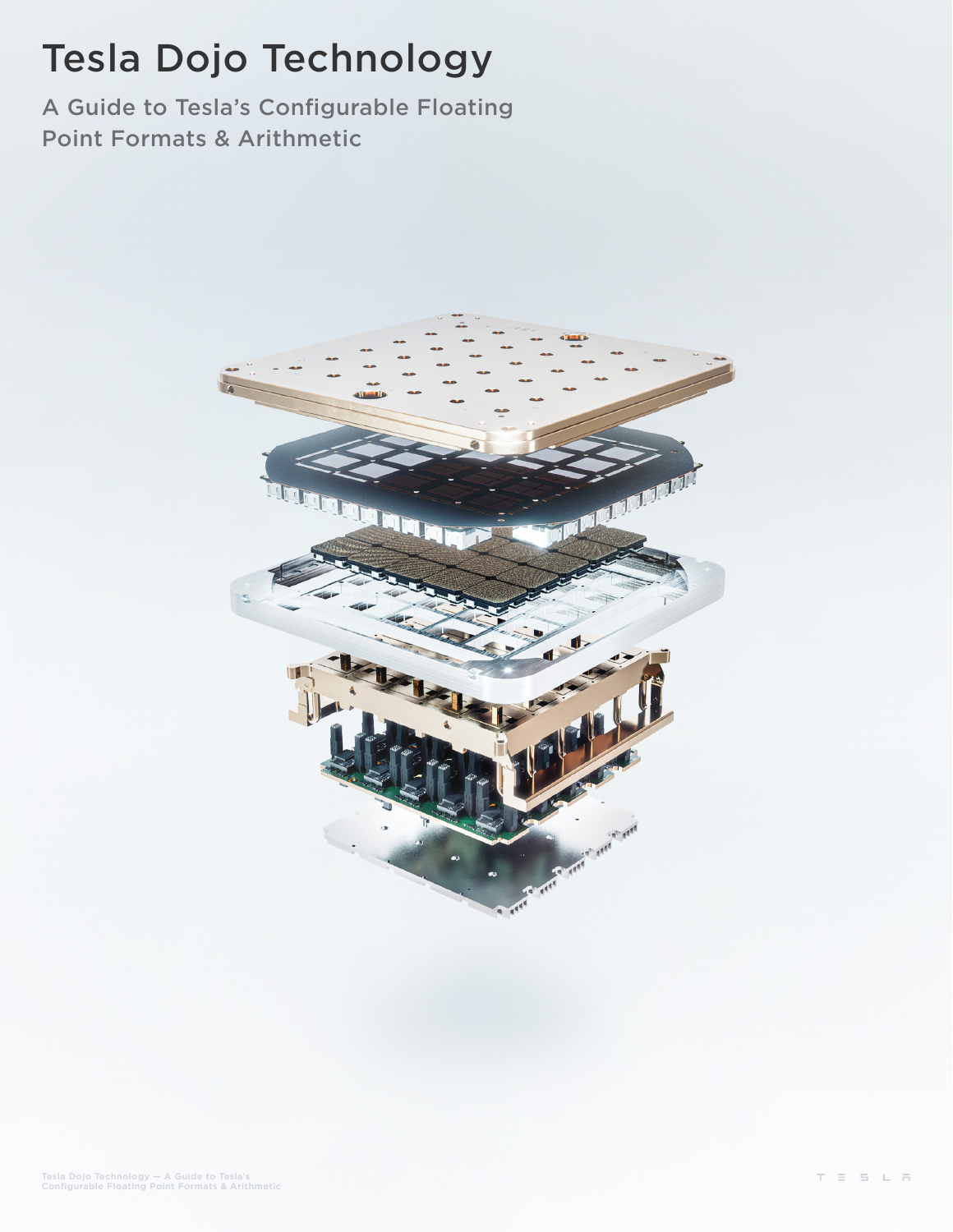## Tesla Configurable Float8 (CFloat8) & Float16 (CFloat16) Formats

### Abstract

This standard specifies Tesla arithmetic formats and methods for the new 8-bit and 16-bit binary floating-point arithmetic in computer programming environments for deep learning neural network training. This standard also specifies exception conditions and the status flags thereof. An implementation of a floating-point system conforming to this standard may be realized entirely in software, entirely in hardware, or in any combination of software and hardware.

### Keywords

Arithmetic, binary, computer, deep learning, neural networks, training, exponent, floating-point, format, NaN, Infinity, number, mantissa, subnormal, denormal, configurable exponent bias, range, precision, rounding mode, random number generator, stochastic rounding.

### Motivation

The original IEEE 754 standard, which was published in 1985 specified formats and methods for floating-point arithmetic in computer systems standard and extended functions with single (32-bit), double (64-bit) precision. The standard single and double precision formats are shown in Table 1 below.

*Table 1: Floating Point Formats defined by the IEEE 754 Standard*

| Format                     | Sign bit? | No. of Mantissa bits | No. of Exponent bits | <b>Exponent Bias Value</b> |
|----------------------------|-----------|----------------------|----------------------|----------------------------|
| Single Precision (Float32) | Yes       | $+23$                |                      |                            |
| Double Precision (Float64) | Yes       | $+52$                |                      | 1023                       |

The purpose of the standard was to provide a method for computation with floating-point numbers that will yield the same result whether the processing is done in hardware, software, or a combination of the two. The results of the computation will be identical, independent of implementation, given the same input data. Errors, and error conditions, in the mathematical processing will be reported in a consistent manner regardless of implementation.

The above formats have been widely adopted in computer systems, both hardware and software, for scientific, numeric, and various other computing. Subsequently, the revised IEEE754 standard in 2008 also included a half precision (16-bit), only as a storage format without specifying the arithmetic operations. However, Nvidia and Microsoft defined this datatype in the Cg language even earlier, in early 2002, and implemented it in silicon in the GeForce FX, released in late 2002.

The IEEE half precision format has been used not just for storage but even for performing arithmetic operations in various computer systems, especially for graphics and machine learning applications. This format is used in several computer graphics environments including MATLAB, OpenEXR, JPEG XR, GIMP, OpenGL, Cg, Direct3D, and D3DX. The advantage over single precision binary format is that it requires half the storage and bandwidth (at the expense of precision and range). Subsequently, the IEEE half precision format has been adopted in machine learning systems in the Nvidia AI processors, especially for training, due to the significantly increased memory storage and bandwidth requirements in such applications.

More recently, Google Brain, an artificial intelligence research group at Google, developed the Brain Floating Point, or BFloat16 (16-bit) format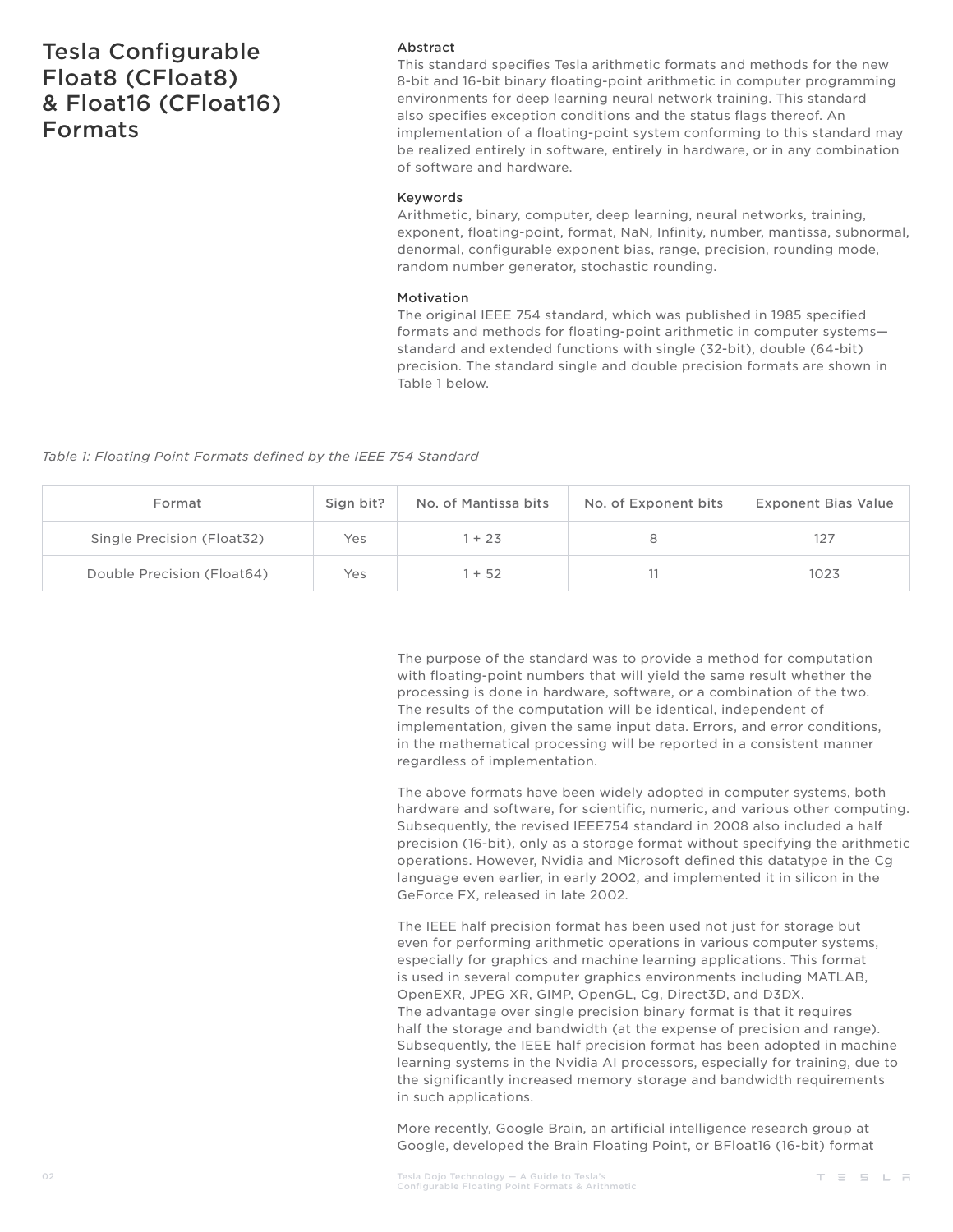in their TPU architecture for their machine learning training systems. The BFloat16 format is utilized in Intel AI processors, such as Nervana NNP-L1000, Xeon processors (AVX-512 BF16 extensions), and Intel FPGAs, Google Cloud TPUs and TensorFlow. ARMv8.6-A, AMD ROCm, and CUDA also support the BFloat16 format. On these platforms, BFloat16 may also be used in mixed-precision arithmetic, where BFloat16 numbers may be operated on and expanded to wider data types, since it retains the dynamic range of the Float32 format. The BFloat16 format differs from the IEEE Float16 format in the number of bits provisioned for the mantissa and exponent bits. These two formats are shown Table 2 below.

*Table 2: IEEE 16-bit Floating Point and Brain 16-bit Floating Point formats*

| Format                               | Sign bit? | No. of Mantissa bits | No. of Exponent bits | <b>Exponent Bias Value</b> |
|--------------------------------------|-----------|----------------------|----------------------|----------------------------|
| <b>IEEE Half Precision (Float16)</b> | Yes       | $+10$                |                      |                            |
| Brain Floating Point (BFloat16)      | Yes       | $+7$                 |                      | 127                        |

As deep learning neural networks grow, the memory storage and bandwidth pressure continue to present challenges and create bottlenecks in many systems, even with the Float16 and BFloat16 storage in memory.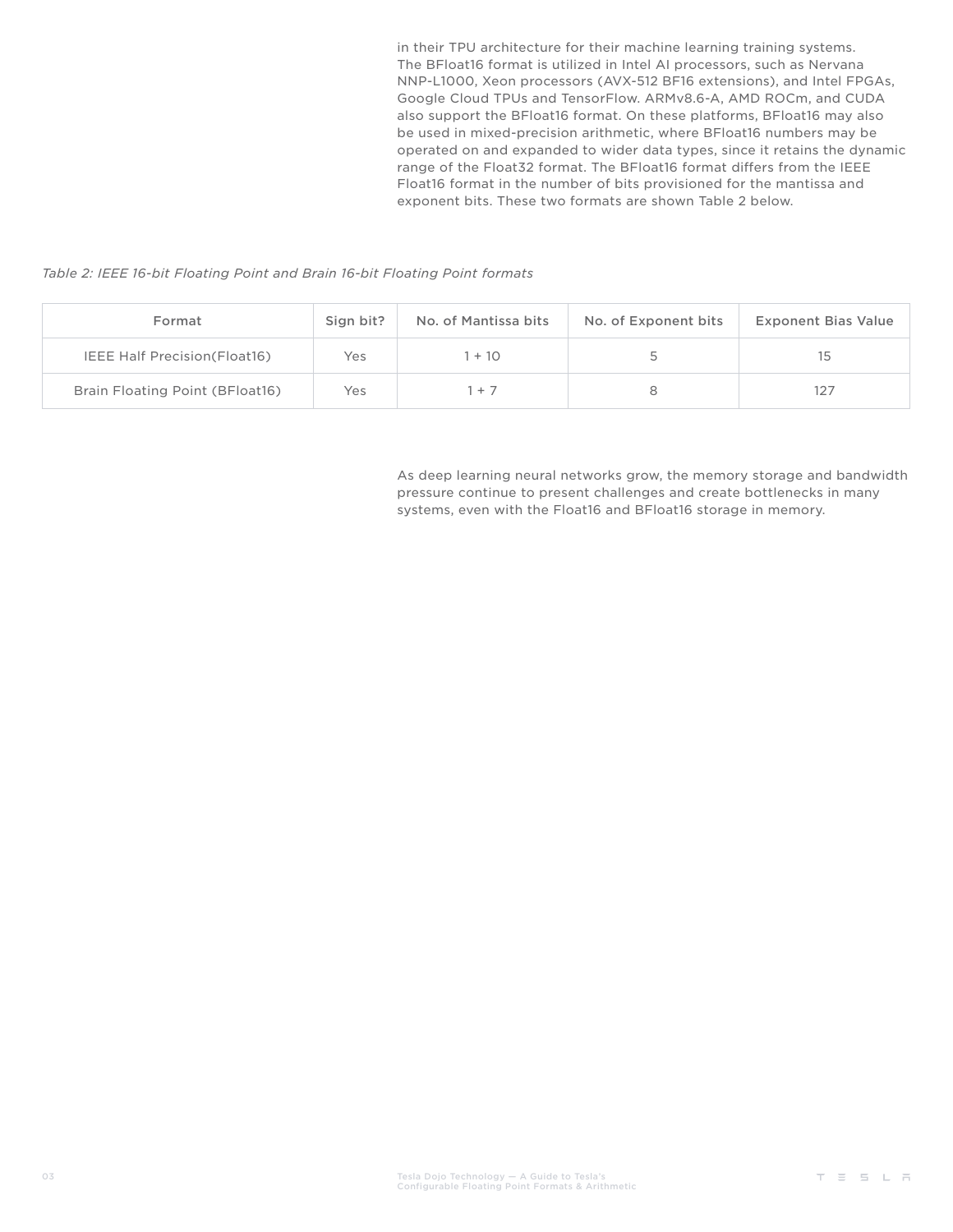Tesla CFloat8 Formats Tesla extended the reduced precision support further, and introduced the Configurable Float8 (CFloat8), an 8-bit floating point format, to further reduce the enormous pressure on memory storage and bandwidth in storing the weights, activations, and gradient values necessary for training the increasingly larger networks. Unlike the IEEE 754R standard, the purpose of this standard is mostly to standardize the formats and not necessarily to provide for portability of code to guarantee identical numerical result across all platforms.

> The IEEE Float16 and Bfloat16 formats described above have a fixed number of bits allocated to the mantissa and exponent fields and have a fixed exponent bias. However, eight bits can only accommodate a small number of mantissa and exponent bits, so some configurability is required to ensure high accuracy and convergence of the training models.

> One key property enabling this configurability is the fact that different parameters, namely weights, gradients and activations, have different precision and dynamic range requirements to achieve high training accuracy and convergence. The configurability enables different allocations of the number of exponent and mantissa bits, depending on the parameter being represented. Moreover, the numeric range these parameters span is also very different. Weights and gradients typically have much smaller numerical values compared to activations. The latter property allows meeting the dynamic range requirements of the various parameters using a configurable bias, instead of increasing the number of exponent bits.

The range of exponent values follows the principle of locality of space and time during the execution of a training network, and do not change frequently. Thus, only a small number of such exponent biases are used in any given execution step, and the appropriate bias values can be learnt during the training.

The two CFloat8 formats with the fully configurable bias are shown in Table 3 below.

| Table 3: Tesla configurable 8-bit Floating Point formats |  |  |  |
|----------------------------------------------------------|--|--|--|
|----------------------------------------------------------|--|--|--|

| Format            | Sign bit? | No. of Mantissa bits | No. of Exponent bits | <b>Exponent Bias Value</b> |
|-------------------|-----------|----------------------|----------------------|----------------------------|
| $CF$ loat 8 1 4 3 | Yes       | $1 + 3$              | $\overline{4}$       | Unsigned 6-bit integer     |
| $CF$ loat 8 1 5 2 | Yes       | $+2$                 | 5                    | Unsigned 6-bit integer     |

Normalized numbers, Subnormal (denormal) numbers and Zeros are supported in both CFloat8\_1\_4\_3 and CFloat8\_1\_5\_2 formats. Due to the limited number of representable exponent values, Infinity and NaN encodings are not supported. So, the maximum exponent value is not reserved for encoding NaN and Infinity and just used to represent normalized floating-point numbers. Any Infinity or NaN operand, or an overflow in an arithmetic operation will clamp the result to the maximum representable number in each of these formats.

Numerical value of Zero is represented by an encoding with all zero Exponent and all zero Mantissa. Encodings with all zero Exponent and non-zero Mantissa represent denormal numbers.

The numerical value of a normalized floating point number is (−1)sign × 2exponent−bias × 1.mantissa while the numerical value of a denormal floating point number is (−1)<sup>sign</sup> × 2<sup>-bias</sup> × 0.mantissa.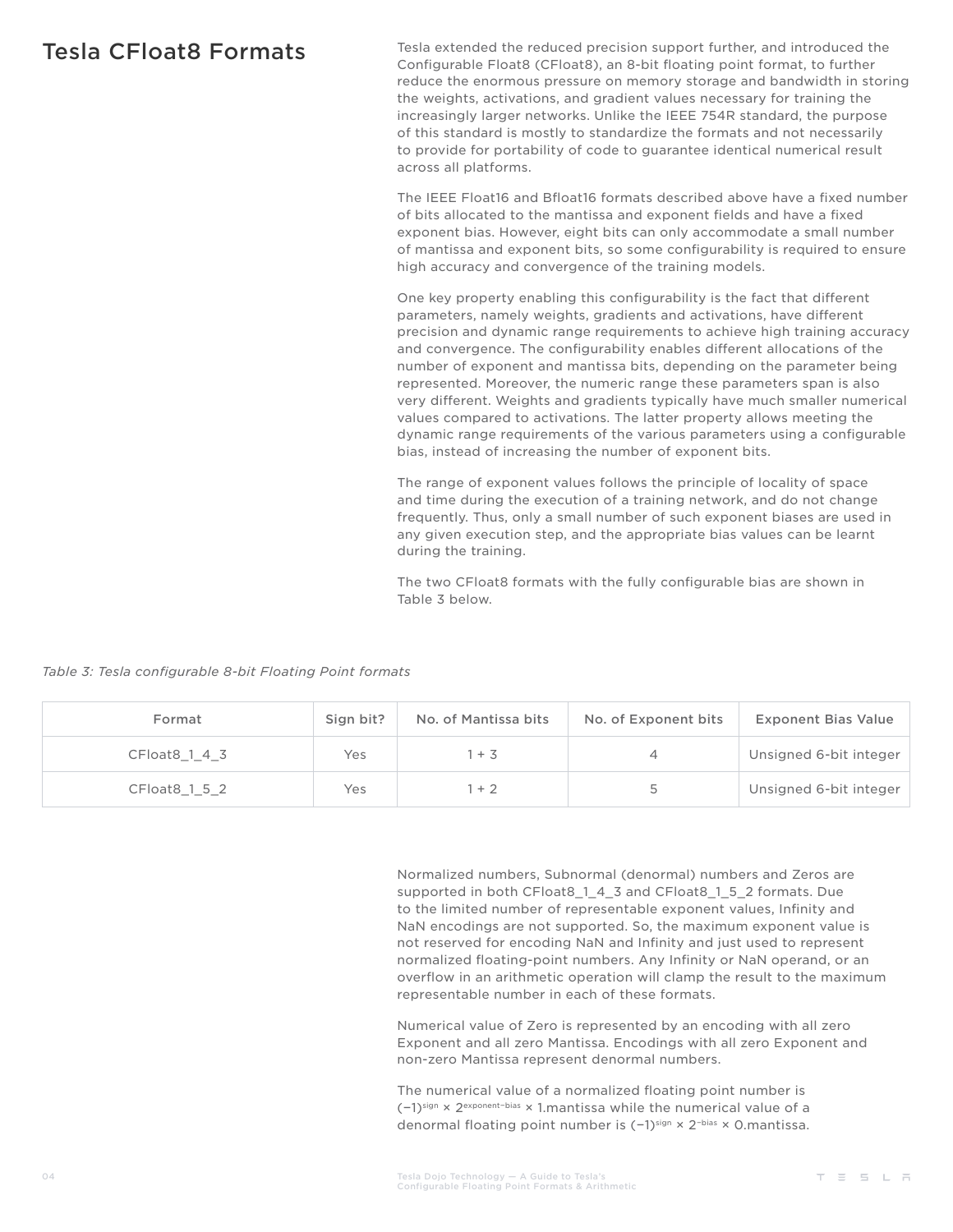With the configurable exponent bias set to the minimum possible value (000000 $<sub>2</sub> = 0$ ), the numerical values that can be represented in the</sub> normalized CFloat 1 4 3 format are shown below.

 $E_{\text{min}}$  = 0001<sub>2</sub> – 000000<sub>2</sub> = 1;  $E_{\text{max}}$  = 1111<sub>2</sub> – 000000<sub>2</sub> = 15

The range of numerical values thus represented is +/-  $[1.000<sub>2</sub> \times 2<sup>1</sup>, 1.111<sub>2</sub> \times 2<sup>15</sup>].$ 

Similarly, with the exponent bias set to the maximum possible value  $(111111, 563)$ ,

 $E_{\text{min}}$  = 0001<sub>2</sub> – 111111<sub>2</sub> = -62;  $E_{\text{max}}$  = 1111<sub>2</sub> – 111111<sub>2</sub> = -48

The range of numerical values thus represented is  $+/-$  [1.000<sub>2</sub> x 2<sup>-62</sup>, 1.111<sub>2</sub> x 2<sup>-48</sup>]

For normalized floating point numbers in the CFloat8\_1\_4\_3 format, the numerical values for exponent bias values of 0, 1, 2, 3,…, 62, 63 are shown in Table 4 below. The entire exponent range [-62, 15] can be spanned by this format by reconfiguring the exponent bias appropriately. Please note that the exponent range with a 4-bit exponent with a fixed bias only spans 15 consecutive exponent values. For example, for bias = 31, only the exponent range [-30, -16] can be spanned.

*Table 4: Range of numerical values of normalized floating-point numbers in CFloat8\_1\_4\_3 format for various exponent bias values*

| <b>Exponent Bias</b> | Range of Numerical Values                                             |  |
|----------------------|-----------------------------------------------------------------------|--|
| $\circ$              | +/-[1.000 $\times$ 2 <sup>1</sup> , 1.111 $\times$ 2 <sup>15</sup> ]  |  |
| $\mathbf{1}$         | +/-[1.000 $\times$ 2 <sup>o</sup> , 1.111 $\times$ 2 <sup>14</sup> ]  |  |
| $\overline{2}$       | +/-[1.000 $\times$ 2 <sup>-1</sup> , 1.111 $\times$ 2 <sup>13</sup> ] |  |
| 3                    | +/-[1.000 x 2 <sup>-2</sup> , 1.111 x 2 <sup>12</sup> ]               |  |
| $\cdots$             |                                                                       |  |
| 31                   | +/-[1.000 x 2 <sup>-30</sup> , 1.111 x 2 <sup>-16</sup> ]             |  |
| $\cdots$             |                                                                       |  |
| 60                   | +/-[1.000 x 2 <sup>-59</sup> , 1.111 x 2 <sup>-45</sup> ]             |  |
| 61                   | +/-[1.000 x 2 <sup>-60</sup> , 1.111 x 2 <sup>-46</sup> ]             |  |
| 62                   | +/-[1.000 x 2 <sup>-61</sup> , 1.111 x 2 <sup>-47</sup> ]             |  |
| 63                   | +/-[1.000 x 2 <sup>-62</sup> , 1.111 x 2 <sup>-48</sup> ]             |  |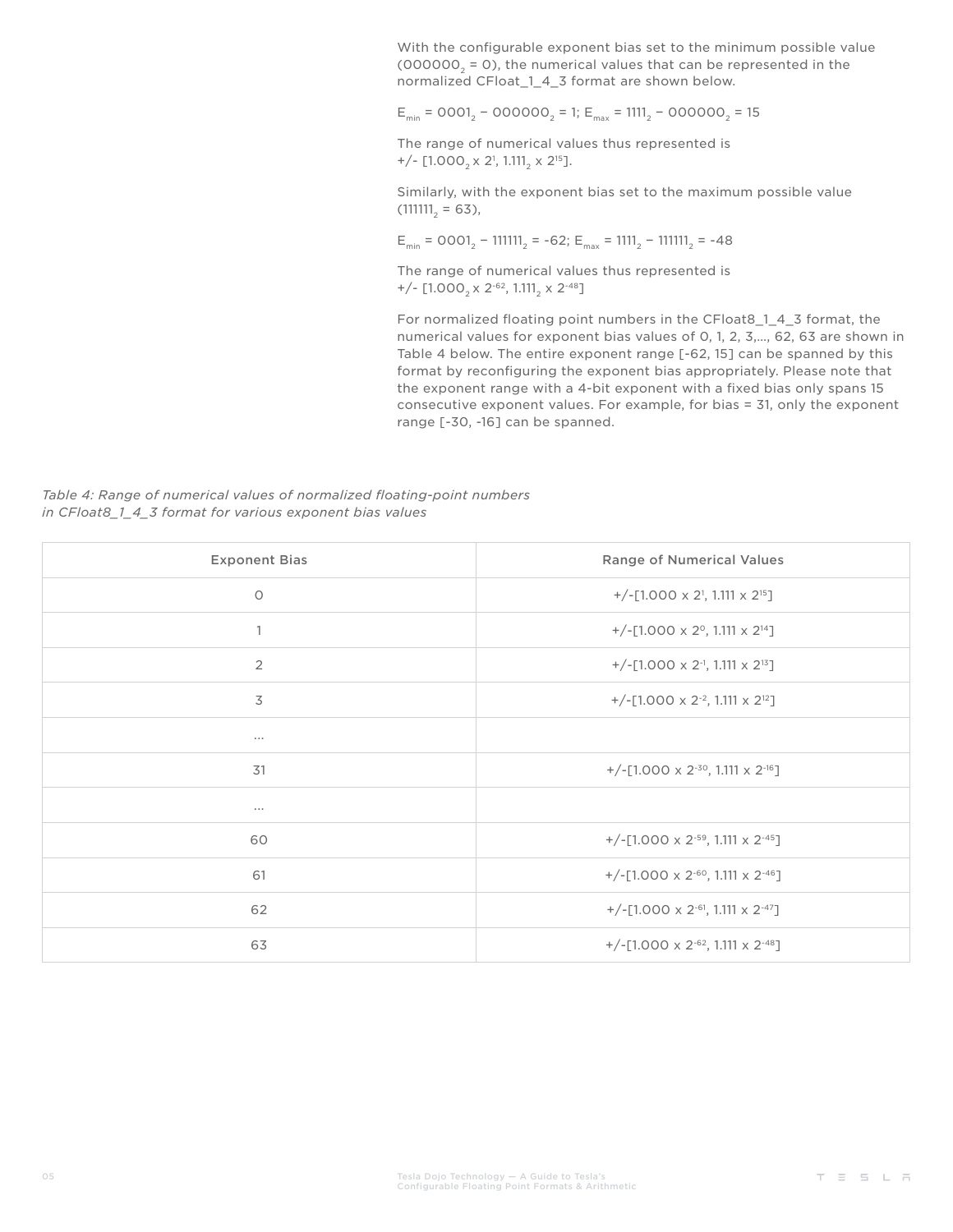Similarly, for normalized floating point numbers in the CFloat8\_1\_5\_2 format, the numerical values for exponent bias values of 0, 1, 2, 3,…, 62, 63 are shown in Table 5 below. Thus, the entire exponent range [-62, 31] can be spanned by this format by reconfiguring the exponent bias appropriately. Please note that the exponent range with a 5-bit exponent with a fixed bias only spans 31 consecutive exponent values. For example, for bias = 31, only the exponent range [-30, 0] can be spanned.

*Table 5: Range of numerical values of normalized floating-point numbers in CFloat8\_1\_5\_2 format for various exponent bias values*

| <b>Exponent Bias</b>     | Range of Numerical Values                                             |  |  |
|--------------------------|-----------------------------------------------------------------------|--|--|
| $\circ$                  | +/-[1.00 $\times$ 2 <sup>1</sup> , 1.11 $\times$ 2 <sup>31</sup> ]    |  |  |
| $\mathbf{1}$             | +/-[1.00 $\times$ 2 <sup>o</sup> , 1.11 $\times$ 2 <sup>3o</sup> ]    |  |  |
| $\overline{2}$           | +/-[1.00 $\times$ 2 <sup>-1</sup> , 1.11 $\times$ 2 <sup>29</sup> ]   |  |  |
| $\overline{\mathcal{S}}$ | +/-[1.00 $\times$ 2 <sup>-2</sup> , 1.11 $\times$ 2 <sup>28</sup> ]   |  |  |
| $\cdots$                 |                                                                       |  |  |
| 31                       | +/-[1.00 $\times$ 2 <sup>-30</sup> , 1.11 $\times$ 2 <sup>0</sup> ]   |  |  |
| $\cdots$                 |                                                                       |  |  |
| 60                       | +/-[1.00 $\times$ 2 <sup>-59</sup> , 1.11 $\times$ 2 <sup>-29</sup> ] |  |  |
| 61                       | +/-[1.00 x 2 <sup>-60</sup> , 1.11 x 2 <sup>-30</sup> ]               |  |  |
| 62                       | +/-[1.00 $\times$ 2 <sup>-61</sup> , 1.11 $\times$ 2 <sup>-31</sup> ] |  |  |
| 63                       | +/-[1.00 $\times$ 2 <sup>-62</sup> , 1.11 $\times$ 2 <sup>-32</sup> ] |  |  |

In the CFloat8\_1\_4\_3 format, an Exponent =  $0000<sub>2</sub>$  and Mantissa =  $000<sub>2</sub>$ represents numerical value of Zero, while Exponent  $= 0000$  and Mantissa = 001<sub>3</sub>, 010<sub>3</sub>, 011<sub>3</sub>, 100<sub>3</sub>, 101<sub>3</sub>, 110<sub>3</sub>, and 111<sub>4</sub> represent the denormal numbers. The corresponding numerical values are  $+/-$  {0.001<sub>2</sub>, 0.010<sub>2</sub>, 0.011<sub>2</sub>, 0.100<sub>2</sub>, 0.101<sub>2</sub>, 0.110<sub>2</sub>, 0.111<sub>2</sub>} x 2<sup>-bias</sup> respectively, where bias is the 6-bit exponent bias from 0 to 63. Similarly, in the CFloat8 $-1$ , 5 $-2$  format, an Exponent = 00000, and Mantissa = 00, represents numerical value of Zero, while Exponent = 00000, and Mantissa =01 $<sub>2</sub>$ , 10 $<sub>2</sub>$ , and 11 $<sub>2</sub>$  represent the denormal numbers. The</sub></sub></sub> corresponding numerical values are  $+/-$  {0.01<sub>2</sub>, 0.10<sub>2</sub>, 0.11<sub>2</sub>} x 2<sup>-bias</sup> respectively, where bias is the 6-bit exponent bias from 0 to 63.

Gradual underflow with denormal handling is supported in both CFloat8\_1\_4\_3 and CFloat8\_1\_5\_2 formats. These formats have limited exponent range, and the denormal number support helps increase the representable numeric range. The 6-bit bias is chosen as an unsigned integer to skew the range of representable values more on the smaller numeric values at the expense of larger numerical values, as the parameters in the deep learning neural networks are normalized within some [-N,N] bound where N is an integer, and thus tend to span very small numerical values.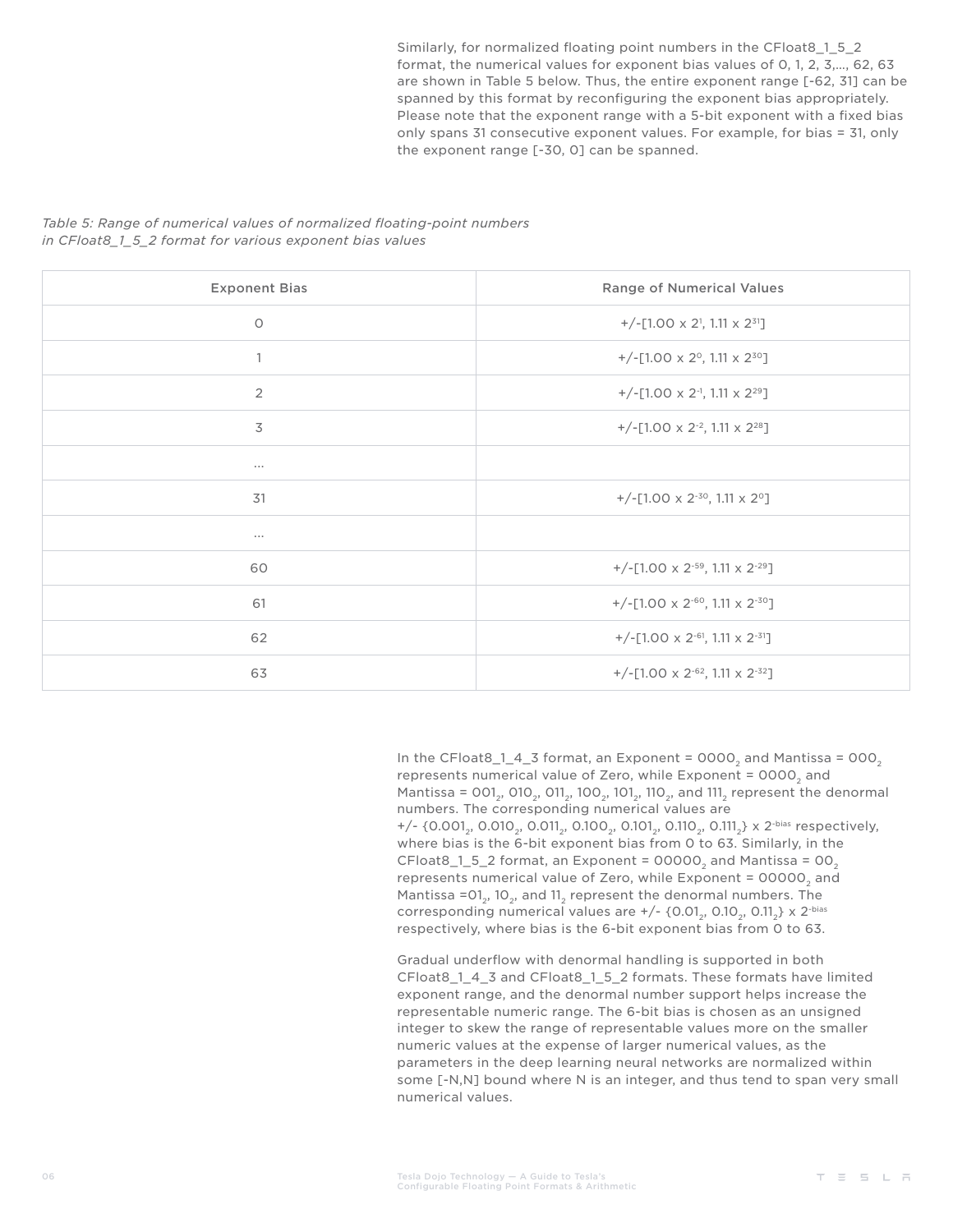Arithmetic Operations When used as a storage format only, the two CFLoat8 formats, CFloat8\_1\_4\_3 and CFloat8\_1\_5\_2, shall support convert operations to and from the BFloat16 and IEEE Float32 formats. Two modes of rounding should be supported to convert from BFloat16 and IEEE Float32 formats to the two CFLoat8 formats—round-to-nearest and stochastic rounding. Stochastic rounding is implemented with a Random Number Generator (RNG). The arithmetic performed with stochastic rounding should be consistent and reproducible when the same seed is used in the RNG. Stochastic rounding enables probabilistic rounding with a uniform random number generator and enables statistical parameter updates, such as computing stochastic gradient descent (SGD) during back propagation in training. Very small values are accumulated into larger values, and such updates would not happen with IEEE rounding modes. Stochastic rounding is also useful in various training computes to add random noise to prevent regularization

> The arithmetic operations that the CFloat8 formats should provide are implementation dependent. Typically, the CFloat8 formats are used in mixed precision arithmetic, where the operands stored in CFloat8 format in memory may be operated on and expanded to wider data types, such as Float32.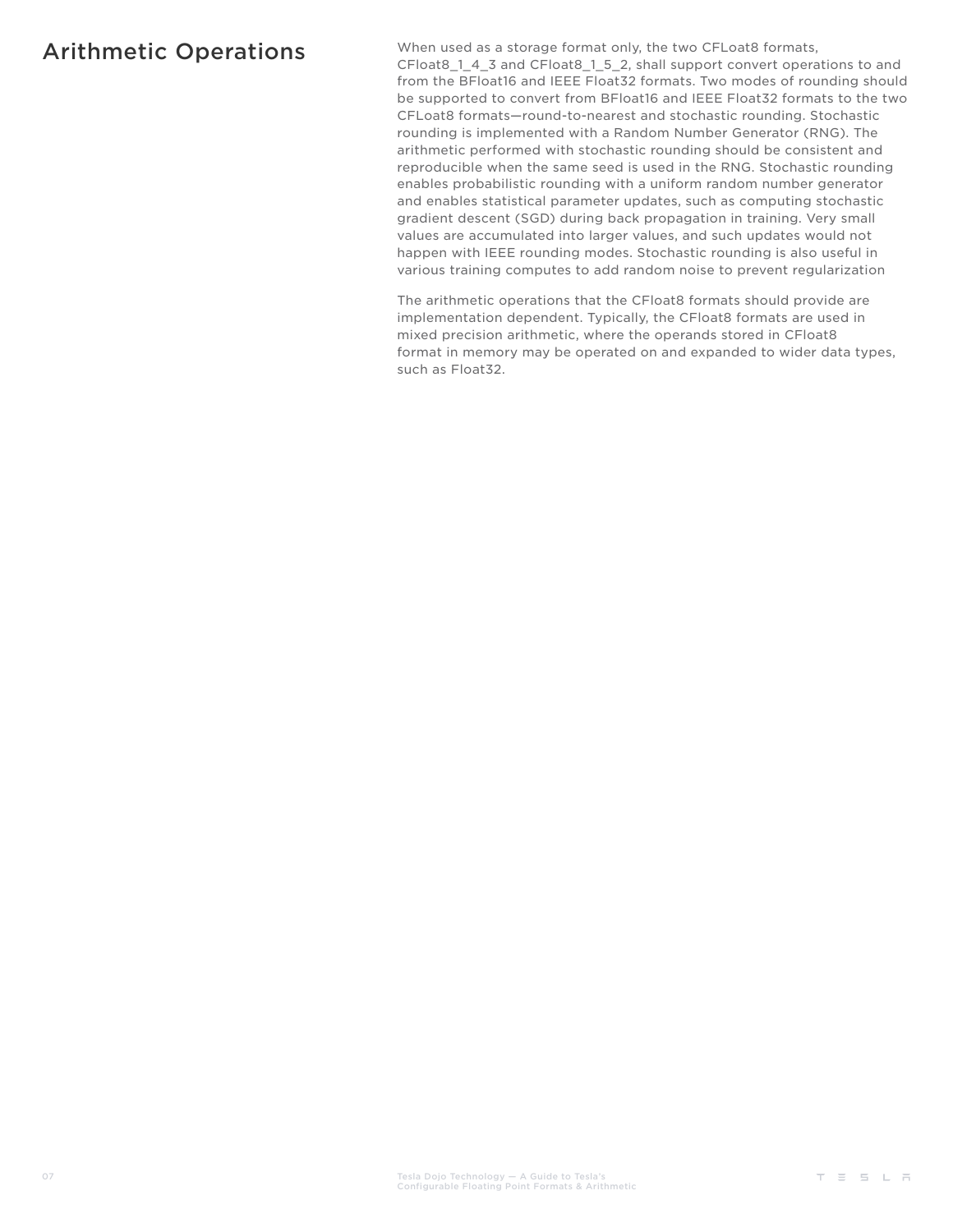Tesla CFloat16 Formats Two other formats are also specified for 16-bit floating point numbers, Signed Half Precision (SHP) and Unsigned Half Precision (UHP) as shown below. These formats are used to store parameters such as gradients, in cases where the precision of the CFloat8 formats may be too small to guarantee the convergence of training networks. The BFloat16 and Float16 formats both have some limitations for quantization. The BFloat16 format has sufficient range but the precision is very limited to quantize many parameters, such as gradients, requiring storing in FP32 format. The Float16 format has more precision, but the range is too small to quantize in many cases, also requiring storing in FP32 format. The SHP and UHP formats offer the precision of Float16 format while increasing the range of the Float16 format substantially with the configurable bias. The SHP and UHP formats obviate the storage requirement in FP32 format in most cases, reducing the memory storage pressure and improving the memory bandwidth further. The SHP and UHP formats are shown in Table 6 below.

*Table 6: Tesla configurable 16-bit Floating Point formats*

| Format                        | Sign bit? | No. of Mantissa bits | No. of Exponent bits | <b>Exponent Bias Value</b> |
|-------------------------------|-----------|----------------------|----------------------|----------------------------|
| Signed Half Precision (SHP)   | Yes       | $+10$                |                      | Unsigned 6-bit integer     |
| Unsigned half Precision (UHP) | No        | $+10$                |                      |                            |

Normalized numbers, Subnormal numbers (denormal) and Zeros are supported in the SHP format. Infinity and NaN encodings are not supported, and any overflow, or an Infinity or NaN operand during an arithmetic operation will clamp the result to the maximum representable number in the destination SHP format. Infinity and NaN are not supported in the SHP format since only a small number of exponents can be represented. So, the maximum exponent value is not reserved for the NaN and Infinity encodings, and just used to represent normalized floating-point numbers.

Normalized numbers and Zeros are supported in the UHP format. Denormal encodings are supported but denormal operands and results are flushed to zero. Infinity and NaN encodings are also supported in the UHP format as there are more exponent bits than the SHP format to allow these two encoding with the maximum exponent value. Infinity is encoded as with all ones Exponent and all zero Mantissa, and NaNs are encoded as with all ones Exponent and non-zero Mantissa. The NaN propagation and Infinity result generation for any arithmetic operation with destination in the UHP format follow the specifications in the IEEE 754R standard. In the UHP format, Infinity is encoded Exponent =111111<sub>2</sub> and Mantissa =  $0000000000$ <sub>2</sub>, while NaN is encoded as Exponent = 111111, and Mantissa ≠ 00000000000,. Any operation with a NaN in the destination UHP format is encoded as a canonical NaN which is encoded as Exponent =  $111111<sub>a</sub>$  and Mantissa = 100000000.

When used as a storage format, the SHP and UHP formats shall support convert operations to and from the Float32 format. Two modes of rounding should be supported to convert from IEEE Float32 formats to the SHP and UHP formats—round-to-nearest and stochastic rounding. The arithmetic operations that the SHP and UHP formats should provide are implementation dependent. Typically, these formats are used in mixed-precision arithmetic, where the operands stored in SHP or UHP format in memory may be operated on and expanded to wider data types, such as Float32.